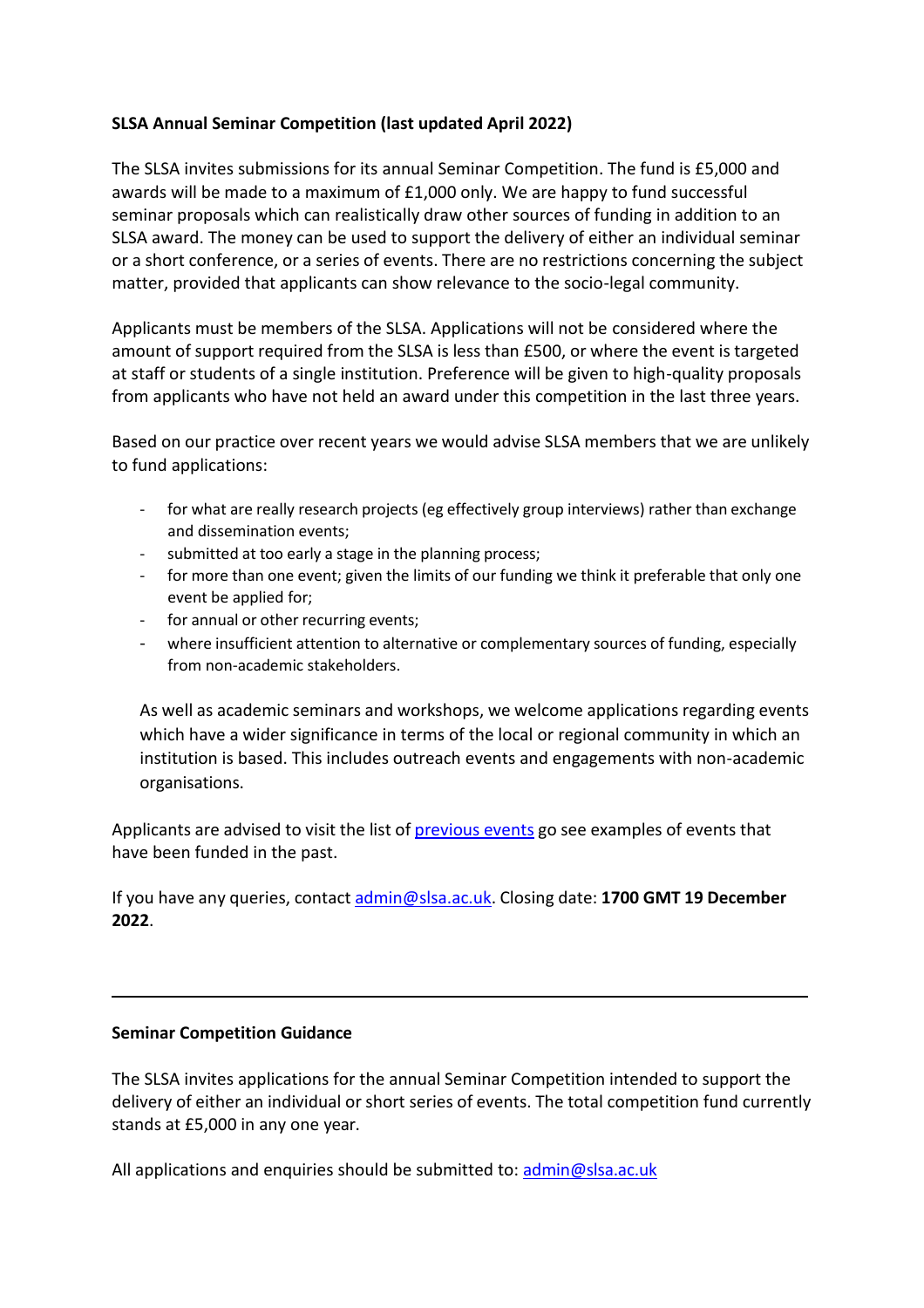## **Applications**

□must be received by **1700 GMT, Monday 19 December 2022.**

 $\Box$  will be acknowledged by email (applicants are requested to provide an email address for this purpose)

□Rules and guidance for applicants are attached.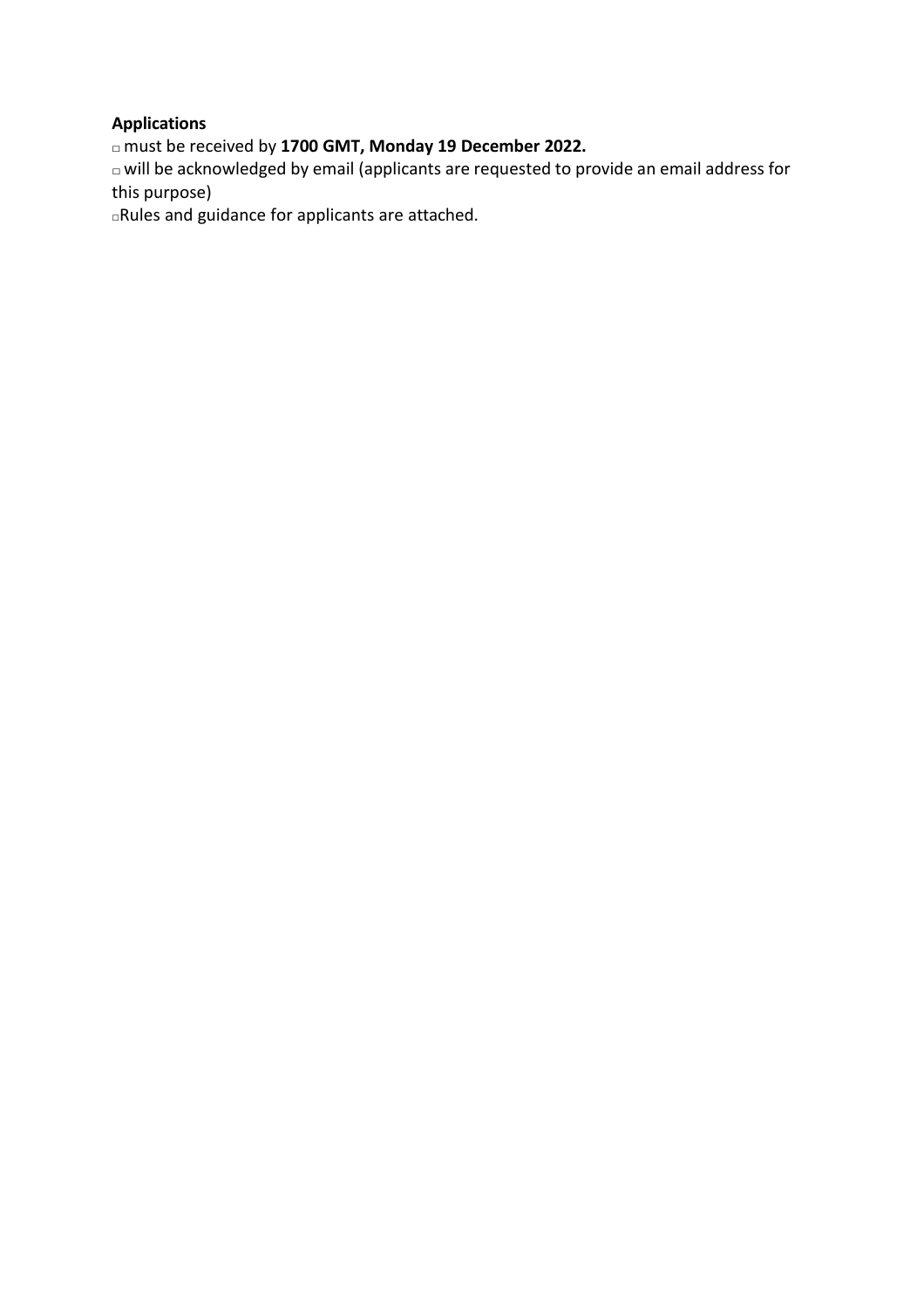# **Rules and Guidance**

## 1. Eligibility

1.1. Subject to para 1.2, applications will only be considered from SLSA members.

1.2. Where an application is made by a number of individuals, a lead applicant must be identified. All named applicants must be fully paid-up members of the SLSA at the time that the application is submitted.

1.3. Members of the SLSA Executive Committee are excluded from applying for the duration of their tenure on the Committee.

1.4. Applications will not be considered where the total amount of support sought from the SLSA is less than £500.

1.5. Applications for partial or joint funding will be considered (see also para 4.5).

1.6 Applications are encouraged from all sections of the socio-legal community, within and outside the UK, including early-career researchers.

1.7. Preference will be given to high quality proposals from applicants who have not held an award under this competition in the last three years.

1.8. All events funded through this year's competition must be scheduled for completion by the **end of July 2024.**

## 2. Criteria

The Competition will be judged on the following criteria (in rank order, where '2.1' is the highest). It should not be assumed that successful applications will necessarily meet all the criteria, nor that any standardised weighting will be applied in respect of these criteria.

2.1. *Relevance and innovation:* applicants should identify the particular relevance of their event(s) to the socio-legal community. For this purpose the socio-legal community may include funders and users of socio-legal research. Events which support capacity building within socio-legal research and scholarship will be particularly welcomed. This includes applications from within and outside the UK. 'Capacity building' includes activities designed to introduce socio-legal research and scholarship to new audiences, to increase awareness of new theoretical or methodological approaches within the target community, and otherwise to enhance the capacity to use, undertake or deliver socio-legal research. Applicants are encouraged to be innovative in their design and/or approach to content.

2.2. *Access and inclusivity:* The event should be as inclusive as possible. Invitation-only events are not encouraged. Events must not be restricted exclusively to SLSA members, nor will the SLSA fund seminars, workshops or training programmes delivered for staff or students of a single department or institution.

2.3. *Availability of alternative funding:* applicants should explain briefly why alternative funding has not been sought, or considered appropriate.

2.4. *Raising the profile of the SLSA:* please indicate how you intend to publicise the event, and also detail how your bid incorporates opportunities to raise the profile of the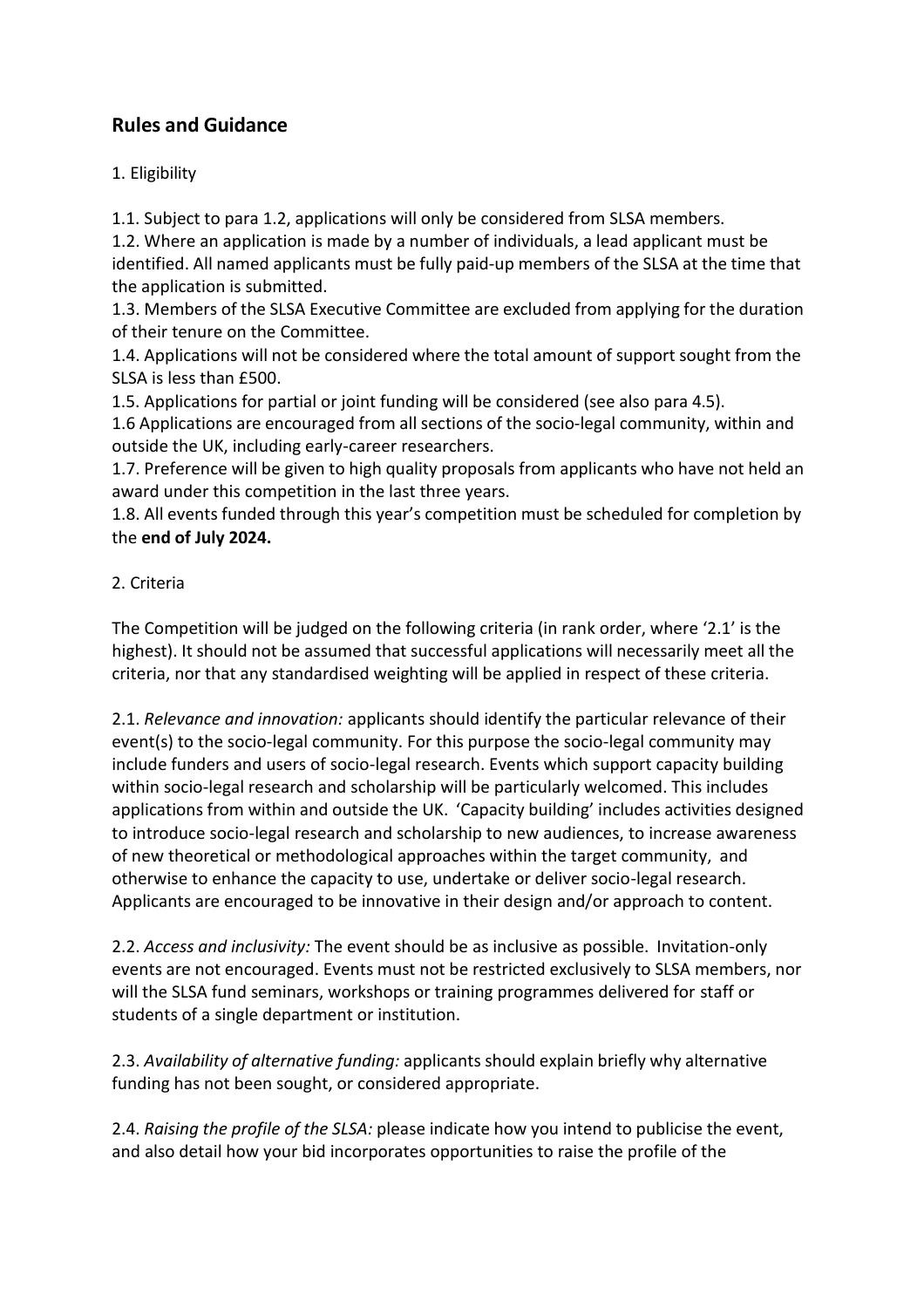Association (eg, internationally, with government, policy-makers, the legal professions, research funders or users of research) or to recruit new members.

2.5. *Dissemination:* it is desirable that that the event results in or supports the publication of some paper or electronic (including multimedia) output, or other appropriate form of dissemination beyond those actually attending; the minimum requirement is detailed in 5.4 (below), but a greater degree of dissemination is encouraged.

## *3.* Eligible costs

3.1. Funds may be sought to meet travel, accommodation and reasonable *per diem* costs for speakers and discussants. Accommodation costs should not normally exceed £100 per night (£120 in London). Where any papers are co-authored, normally the costs of only one author will be considered eligible for support. Costs and expenses of any other attendees, including session chairs or convenors will not be considered, except that, where an appropriate case for support is made out, an element of funding may be used for postgraduate travel bursaries.

3.2. Fees or honoraria will not be met from the award in respect of any speaker or other participant. Salary or salary-related costs of the organiser or of any administrative or secretarial support person cannot be claimed.

3.3. Other reasonable costs of the event which may be included are: catering, room hire, copying and prior circulation of papers, publicity and advertising, including postage costs. Any other items will only be considered where they are expressly identified and the applicant can make a case that such items are essential to the event.

3.4. Awards will not be made under this scheme to fund activities that are exclusively or primarily postgraduate training events.

3.5. The SLSA will not include in its award any element of overhead or profit for any institution hosting or otherwise supporting the event. The Association is not registered for VAT.

3.6. The Association in its discretion may exclude any specific items of expenditure from the award to a successful applicant. Any such exclusion(s) will be expressly notified to the applicant at the time the award is made.

3.7. Awards will be made to a maximum of £1,000 only.

### 4. Applications

4.1. There is no standard application form. Applications may be submitted by post or e-mail. Fax applications will not be accepted.